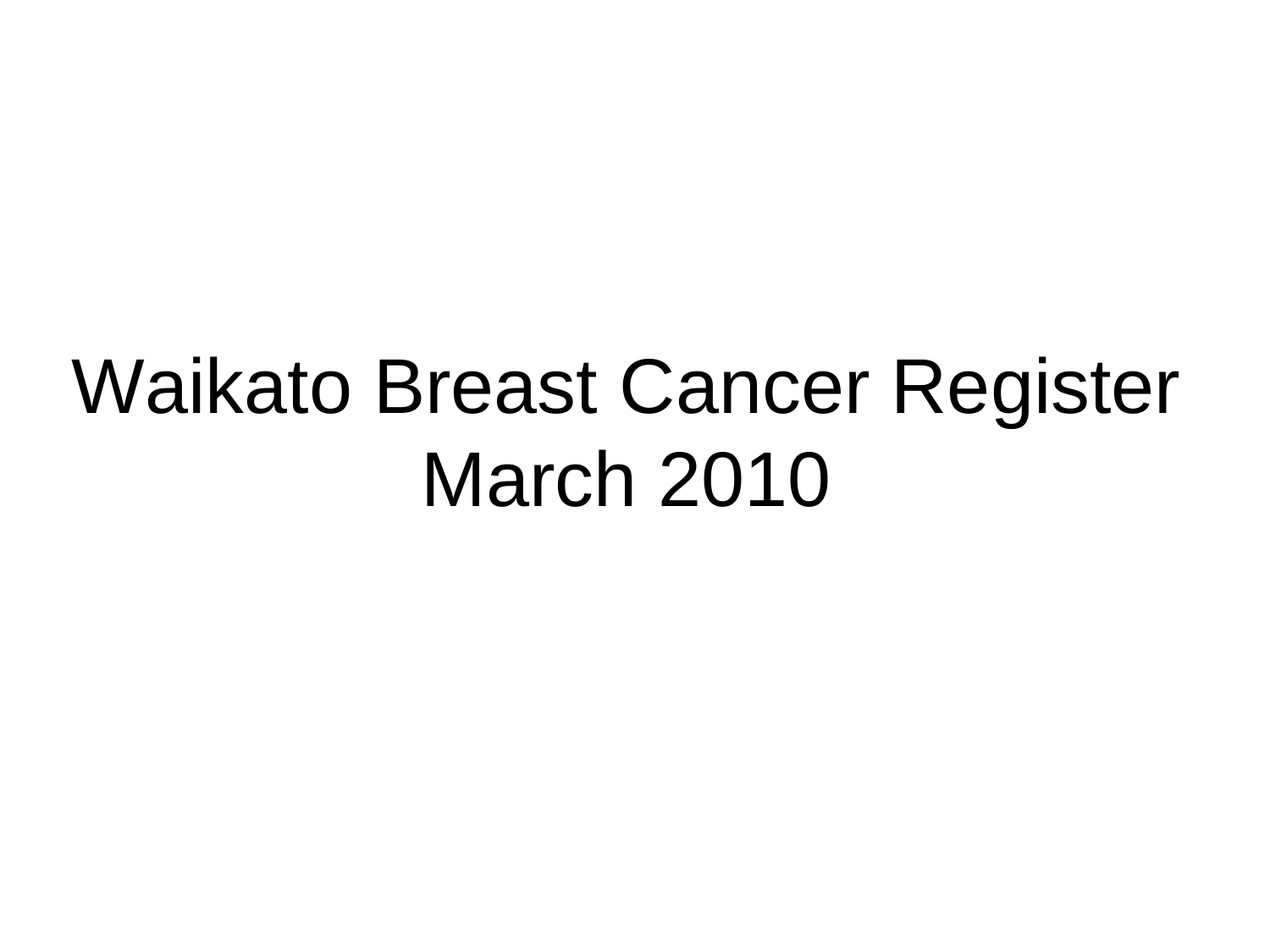### Demographics - Population:

Total New Waikato Breast Cancers Diagnosed 2005 – 2008 1072

▶ Total Patients Eligible for WBCR 2008

Total Records Entered into WBCR (95% Consented) 998

| Gender    | Total        | % of Patients |  |  |
|-----------|--------------|---------------|--|--|
| Female    | 938          | 99%           |  |  |
| Male      | 3            | 1%            |  |  |
| Age Group | <b>Total</b> | % of Patients |  |  |
| ≤29       | 5            | 1%            |  |  |
| 30-39     | 44           | 5%            |  |  |
| 40-49     | 187          | 20%           |  |  |
| 50-59     | 259          | 28%           |  |  |
| 60-69     | 235          | 25%           |  |  |
| 70-79     | 130          | 14%           |  |  |
| $80+$     | 81           | 7%            |  |  |

#### **Age at Diagnosis:**

- Patients Under 50 Years: 25%
- > Patients Over 65 Years: 34%

#### **Family History:**

**≻A first degree relative with Breast Cancer was** reported by 22% of Patients

Of these, 20% reported more that one first degree relative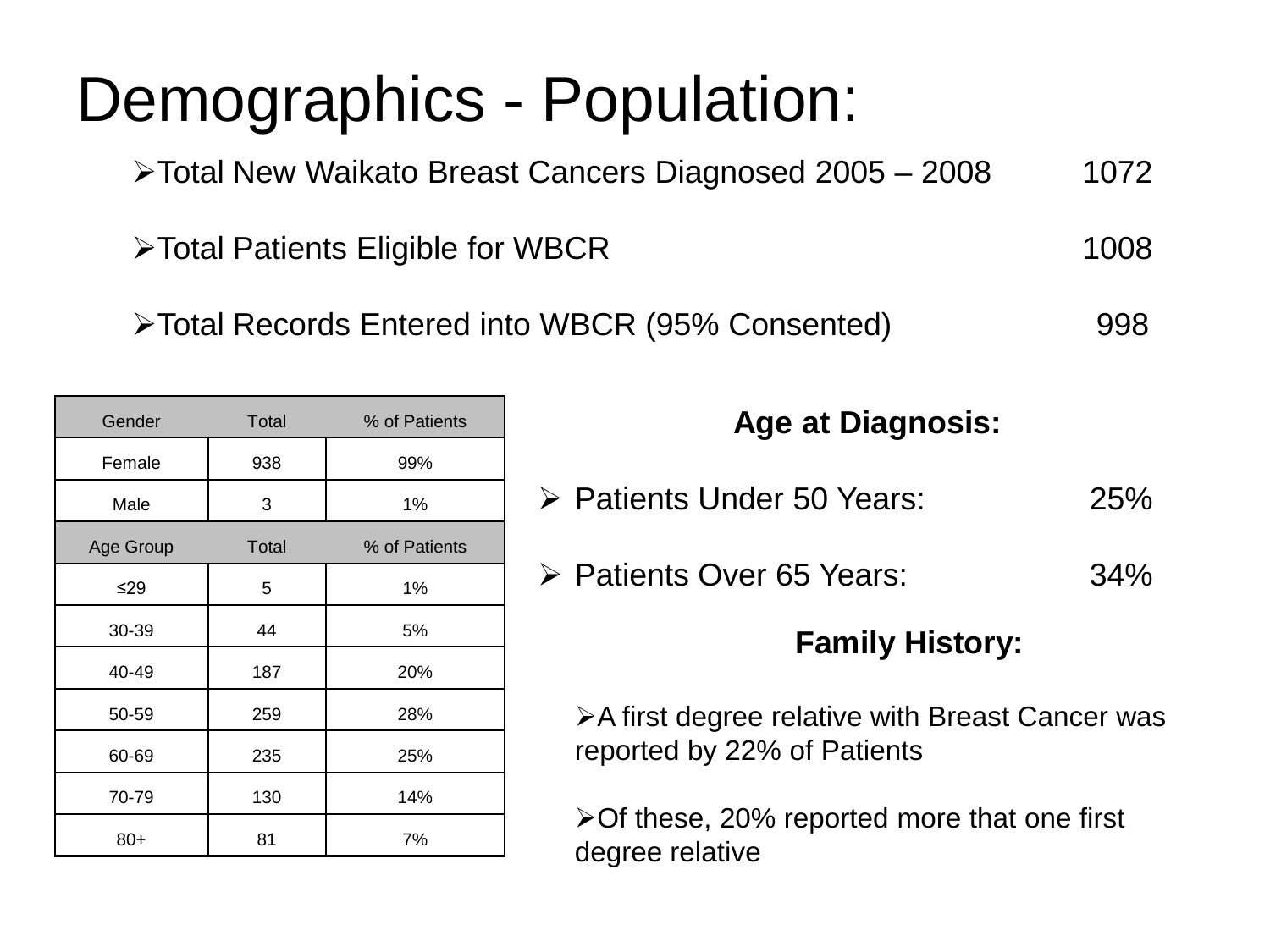## Demographics - Ethnicity:



\* 2006 Census figures not age adjusted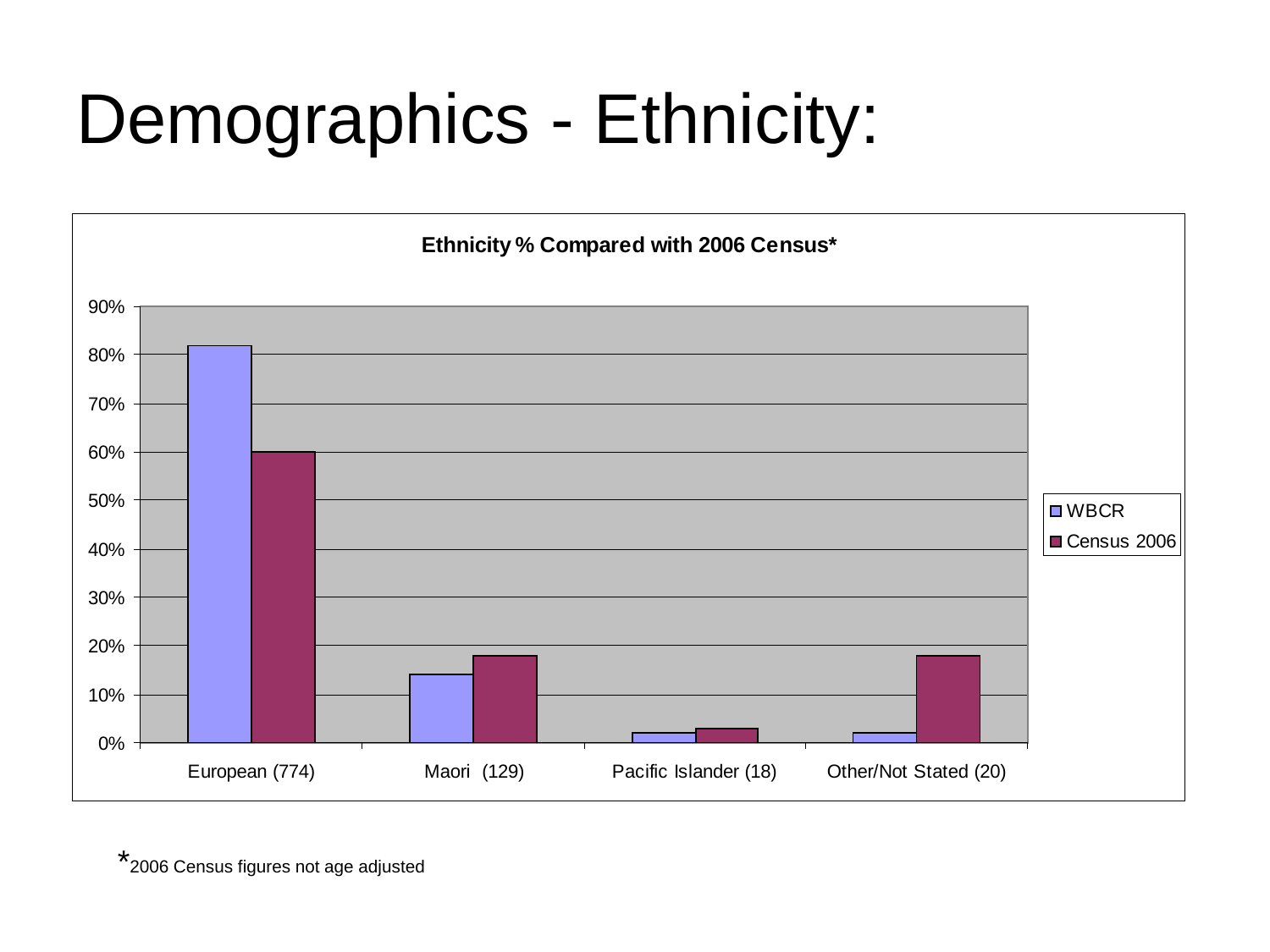### Diagnosis – Clinical Presentation Method:



37% of Cancers were Screen Detected (42% if Non BSA Screening included)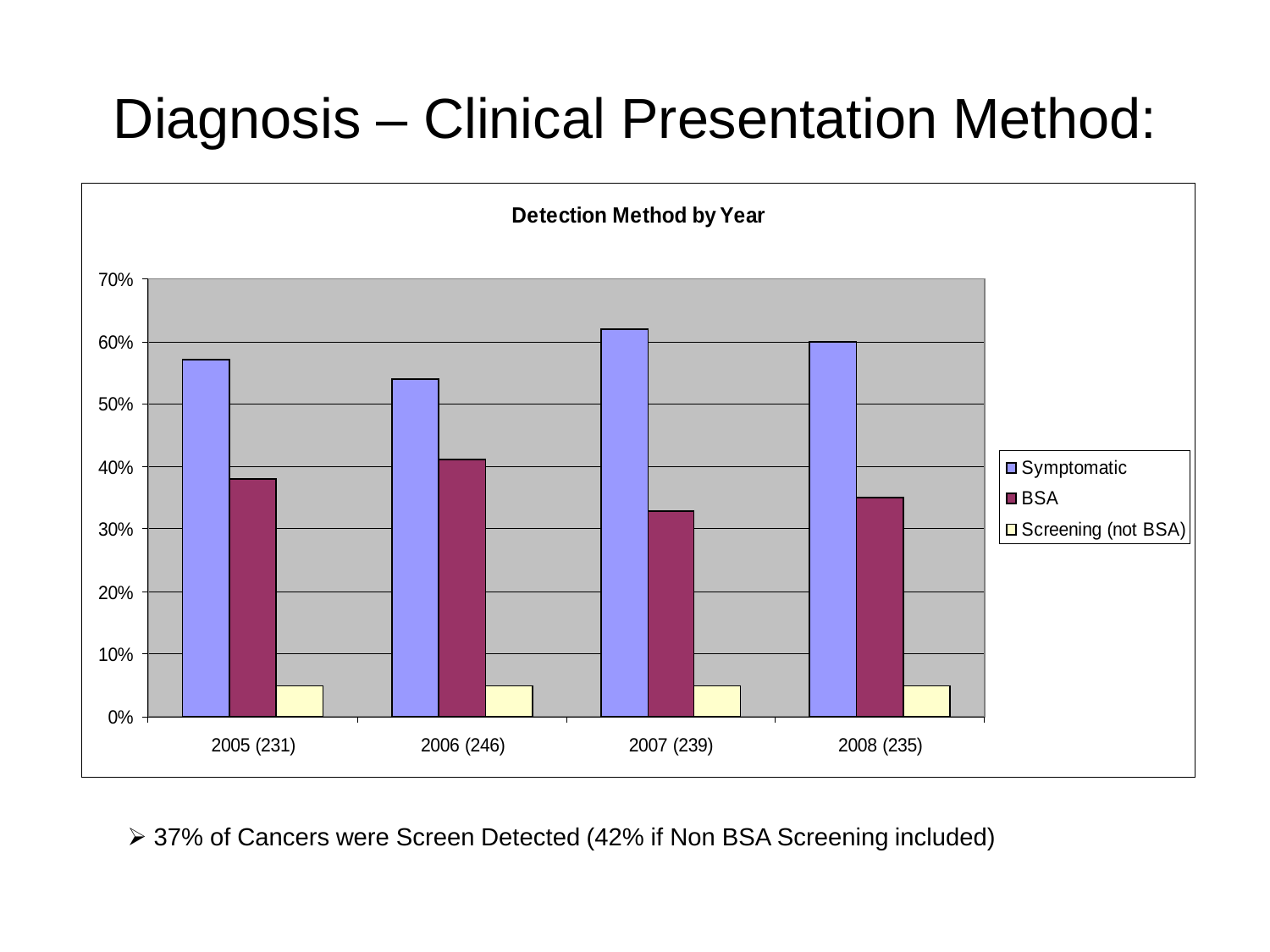#### Diagnosis – Clinical Presentation Method:

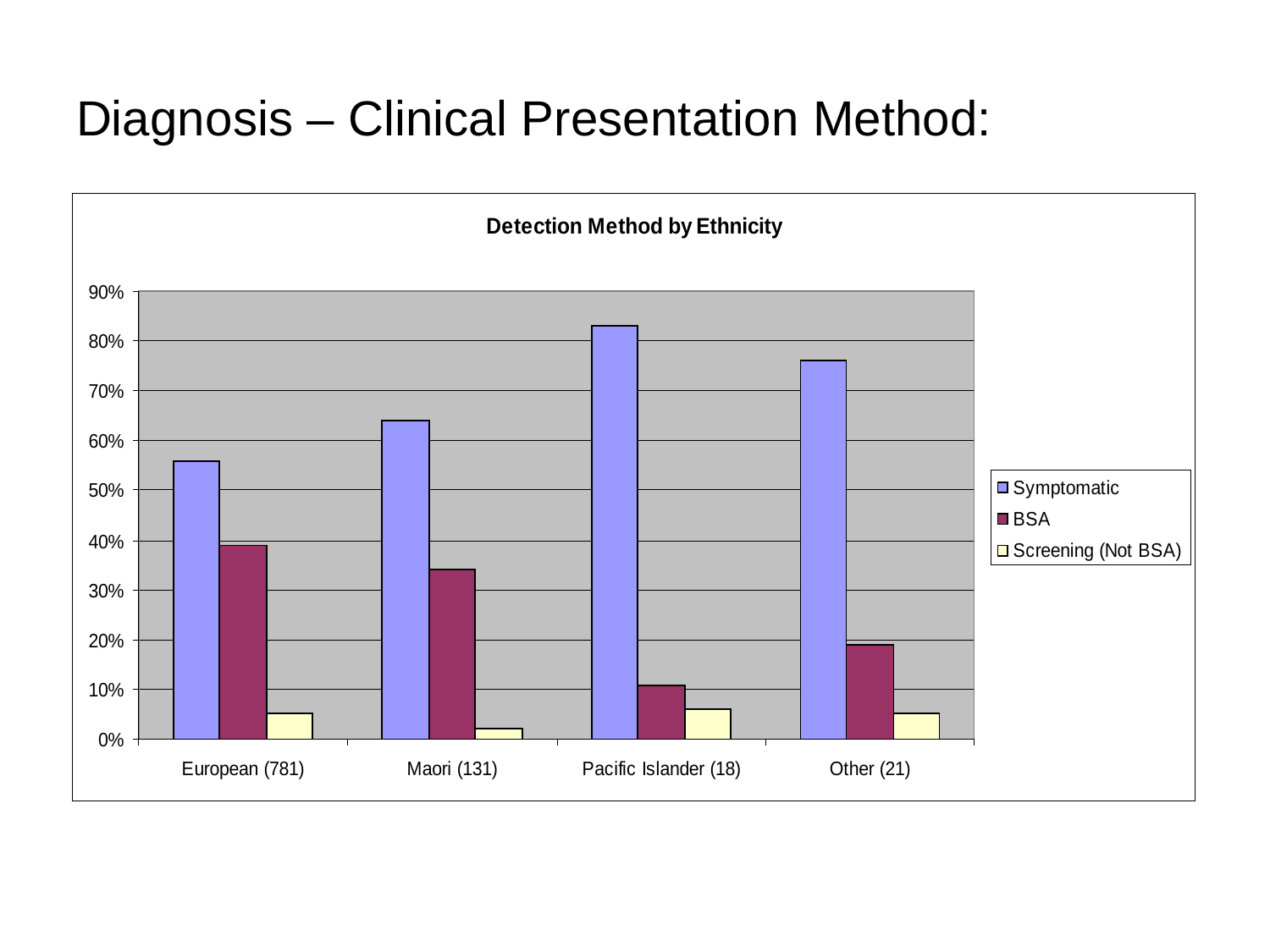#### Diagnosis – Clinical Presentation Method

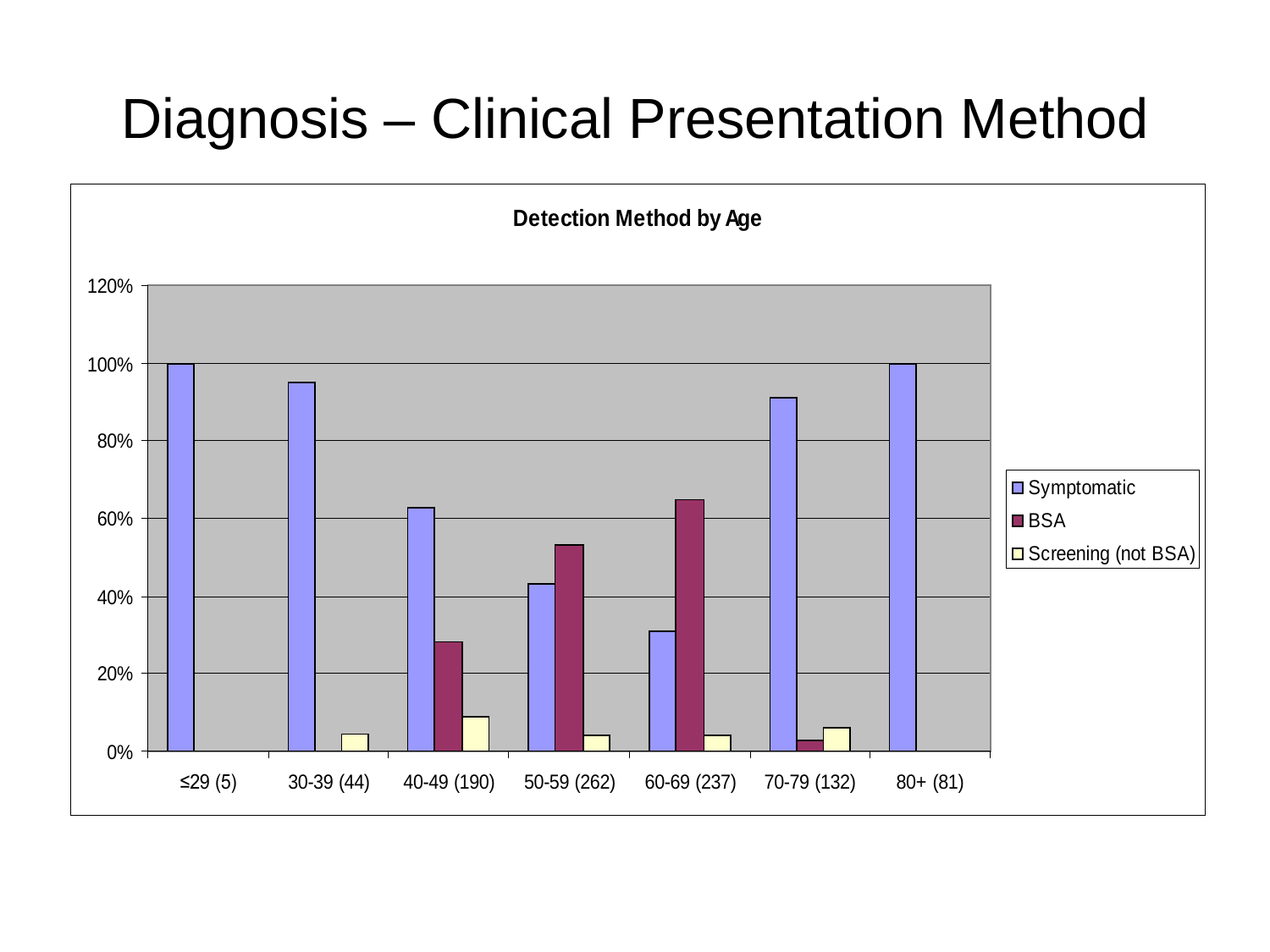#### Prognostic Indicators – Tumour Size & Invasive Grade

| <b>Pathological Tumour Size</b> | <b>Total Cases</b> | % Cases |
|---------------------------------|--------------------|---------|
|                                 |                    |         |
| $T1$ (<2cm)                     | 427                | 44%     |
|                                 |                    |         |
| T2 (2-5cm)                      | 299                | 31%     |
|                                 |                    |         |
| T3/T4 (>5cm)                    | 72                 | 7%      |
|                                 |                    |         |
| Tx/To (No Primary/Not           |                    |         |
| Assessable)                     | 46                 | 5%      |
|                                 |                    |         |
| Tis                             | 128                | 13%     |

| <b>Invasive Cancer Grade</b> | <b>Total Cases</b> | % Cases |
|------------------------------|--------------------|---------|
|                              |                    |         |
| Grade 1                      | 217                | 28%     |
|                              |                    |         |
| Grade 2                      | 401                | 51%     |
|                              |                    |         |
| Grade 3                      | 167                | 21%     |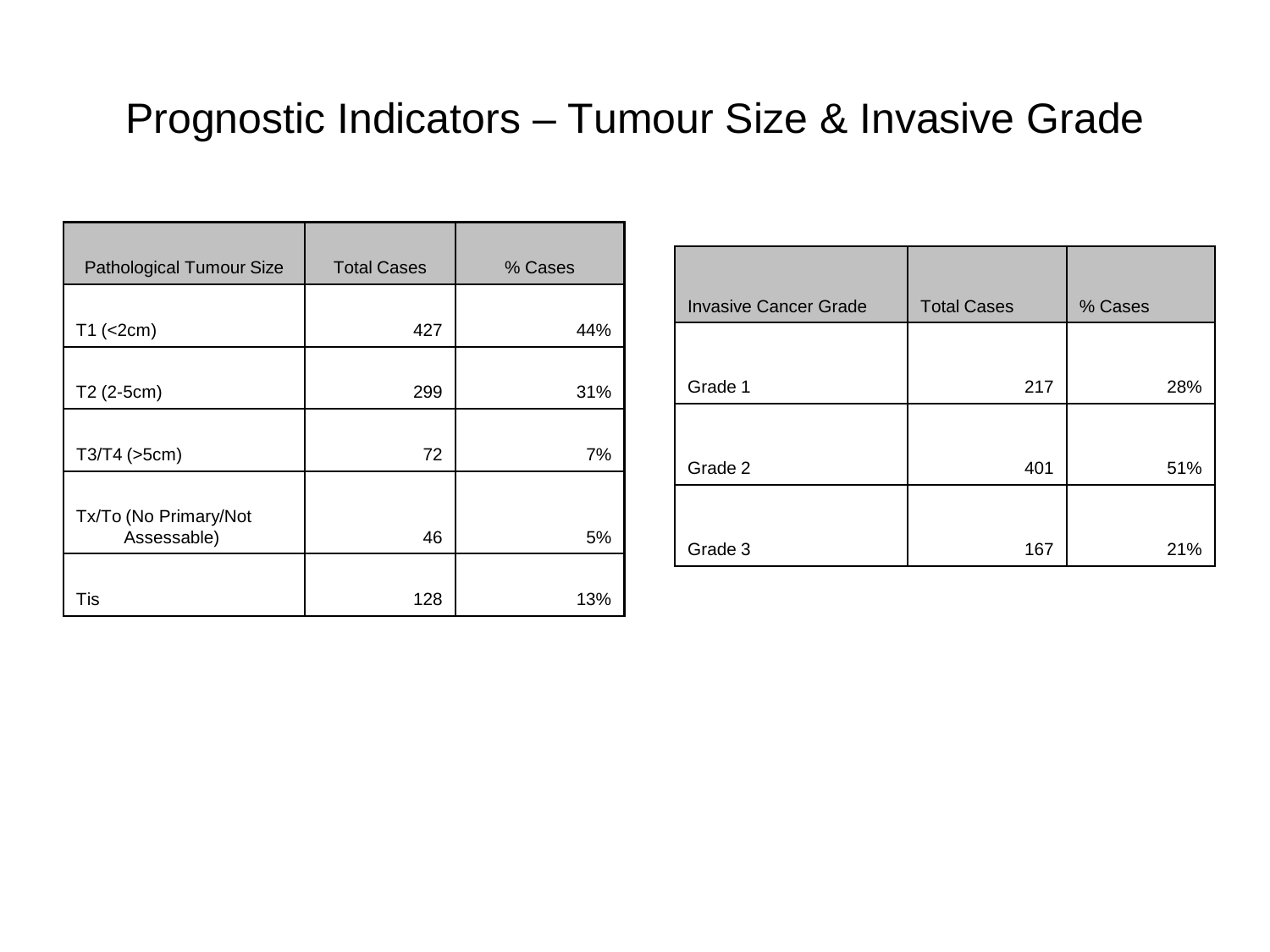#### Prognostic Indicators – Tumour Size

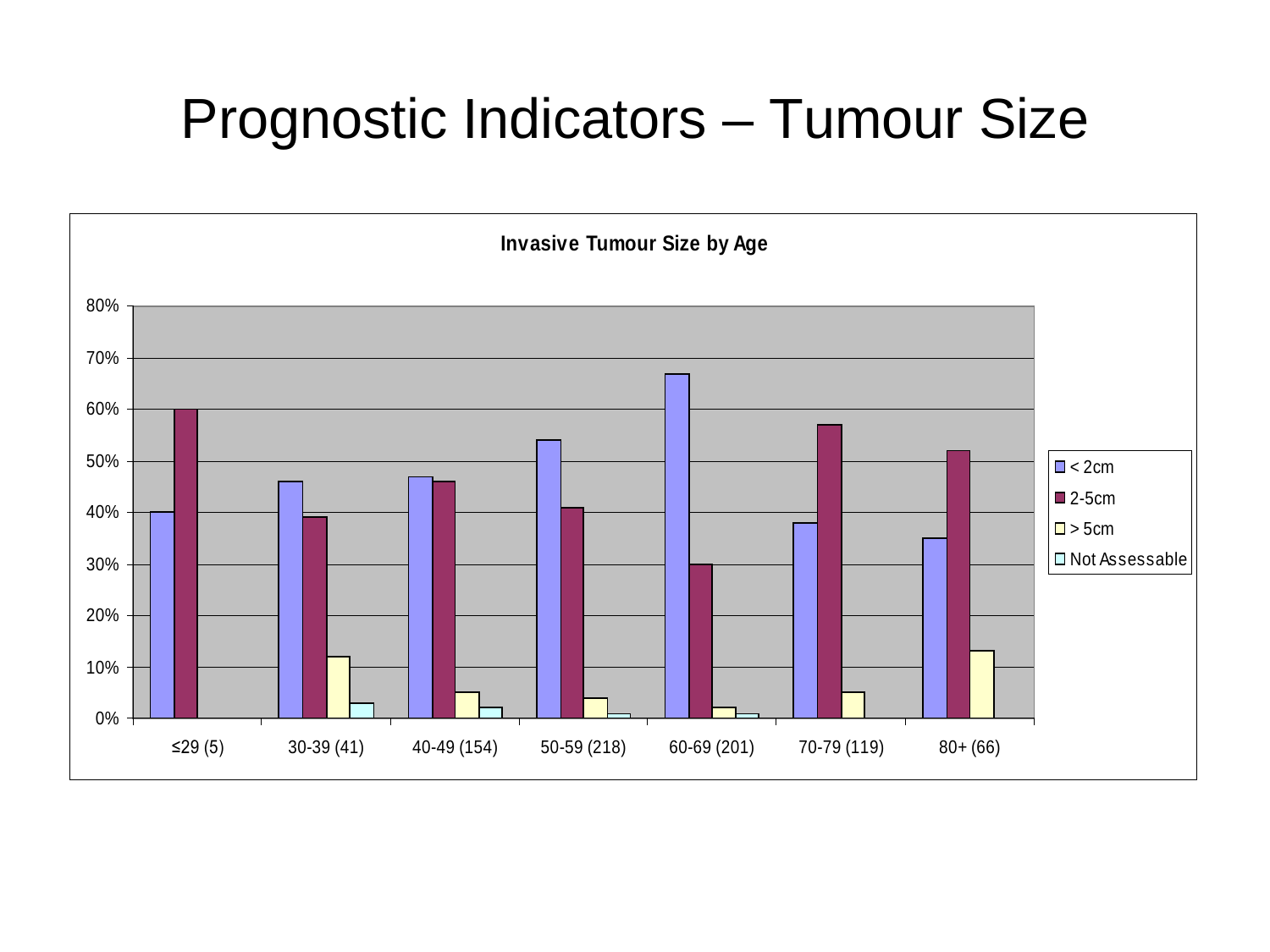#### Prognostic Indicators – Tumour Size

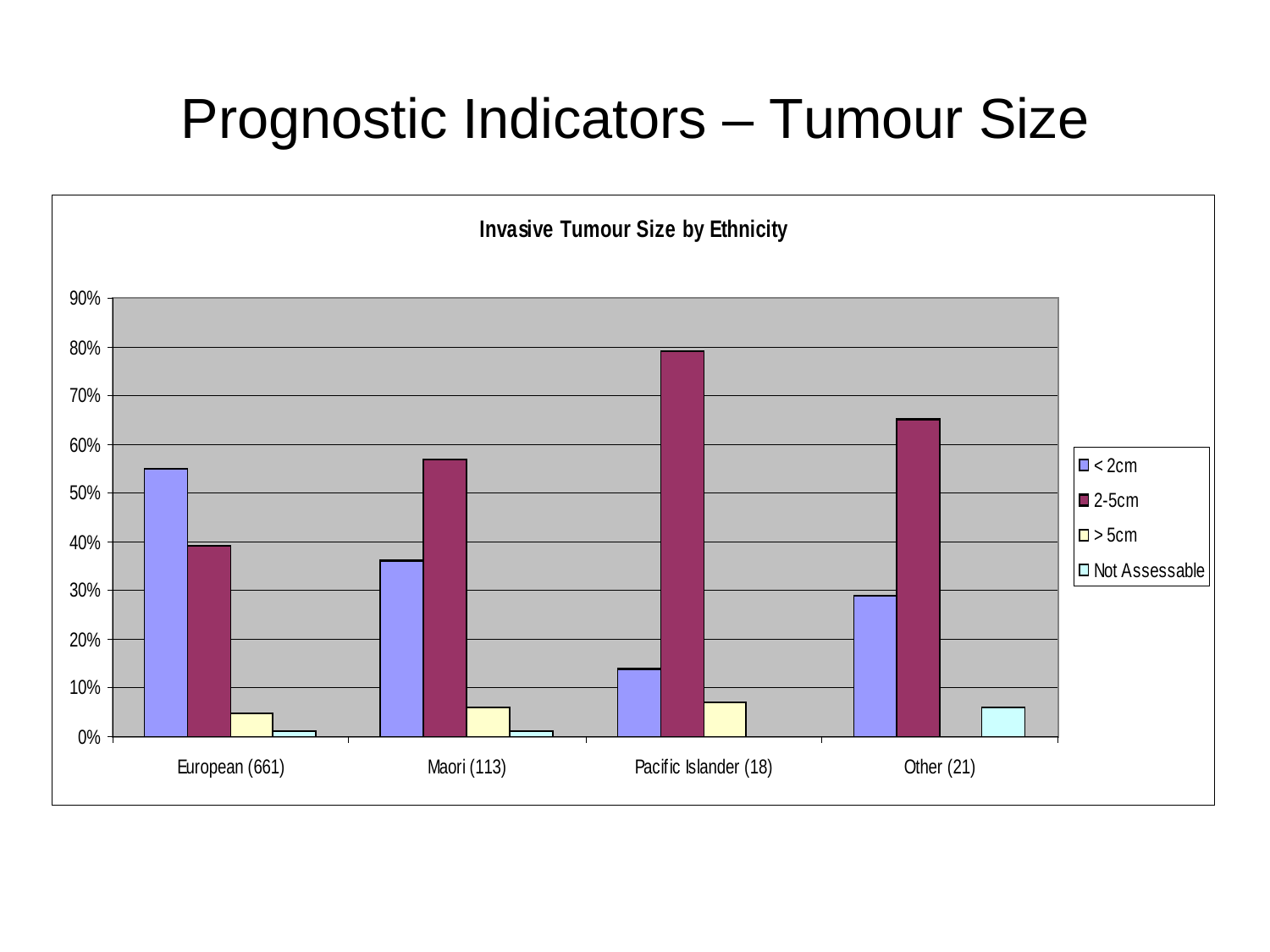#### Prognostic Indicators – Cancer Grade

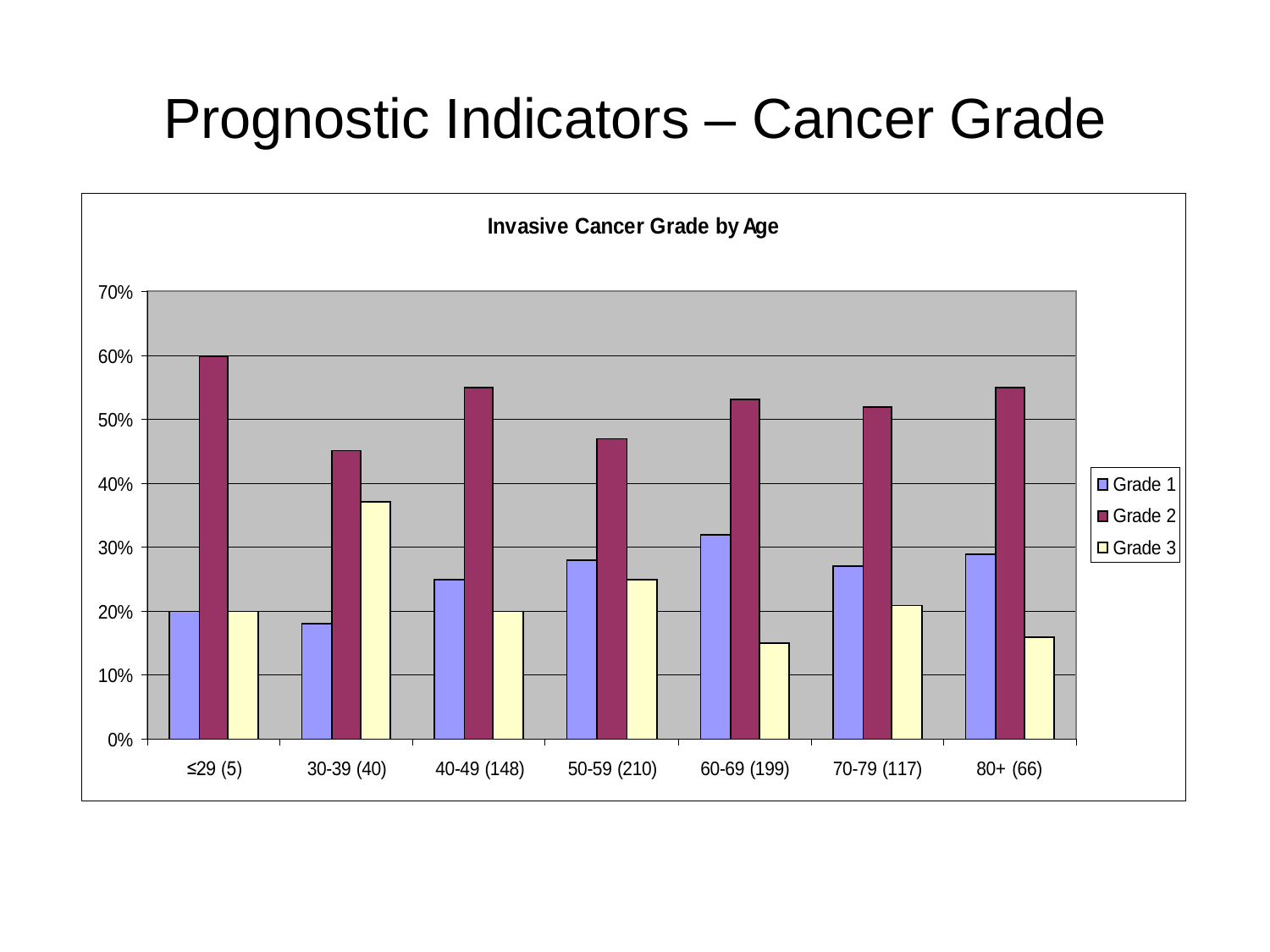#### Prognostic Indicators – Cancer Grade

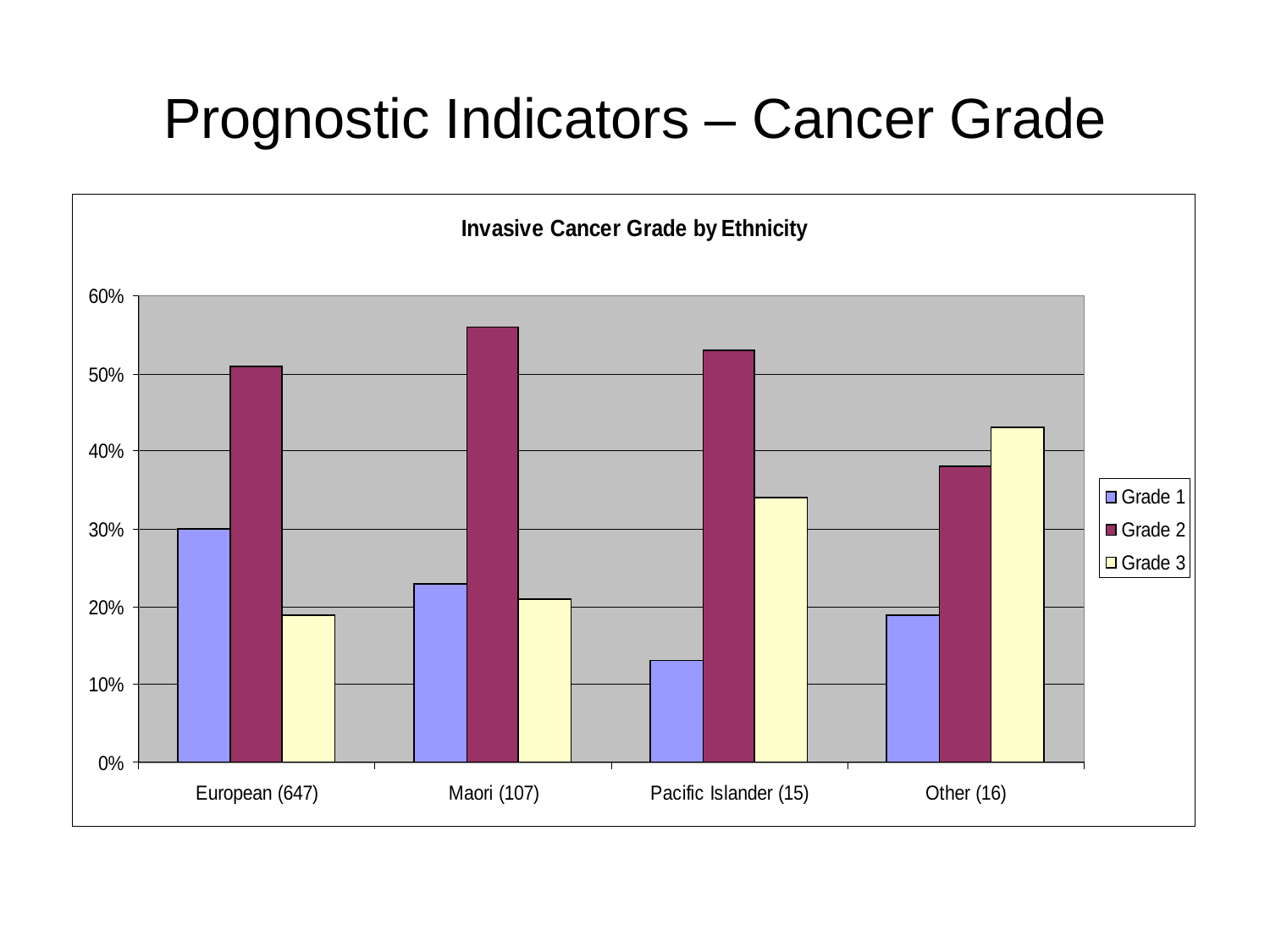#### Prognostic Indicators – Cancer Grade

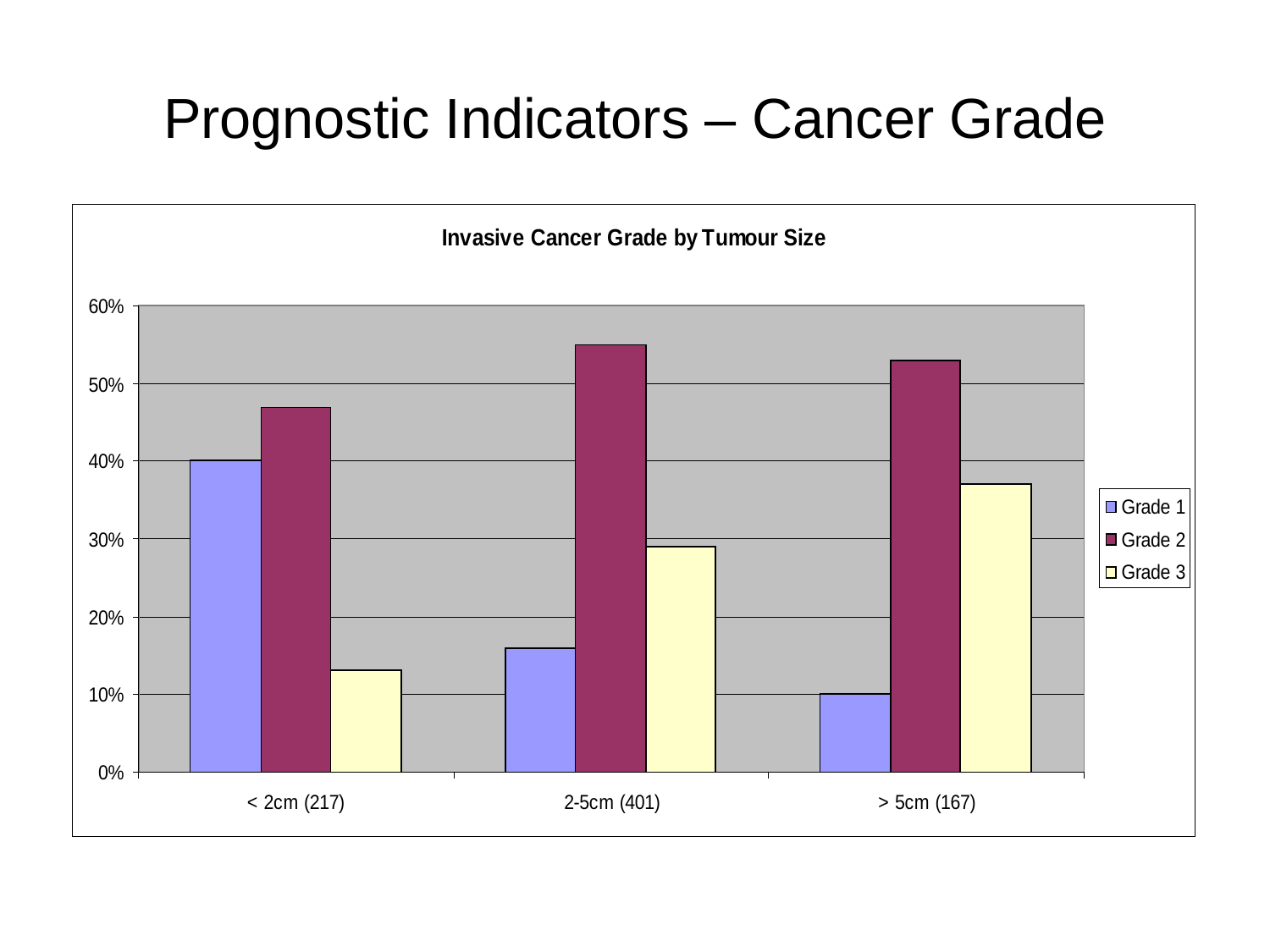#### Surgical Treatment



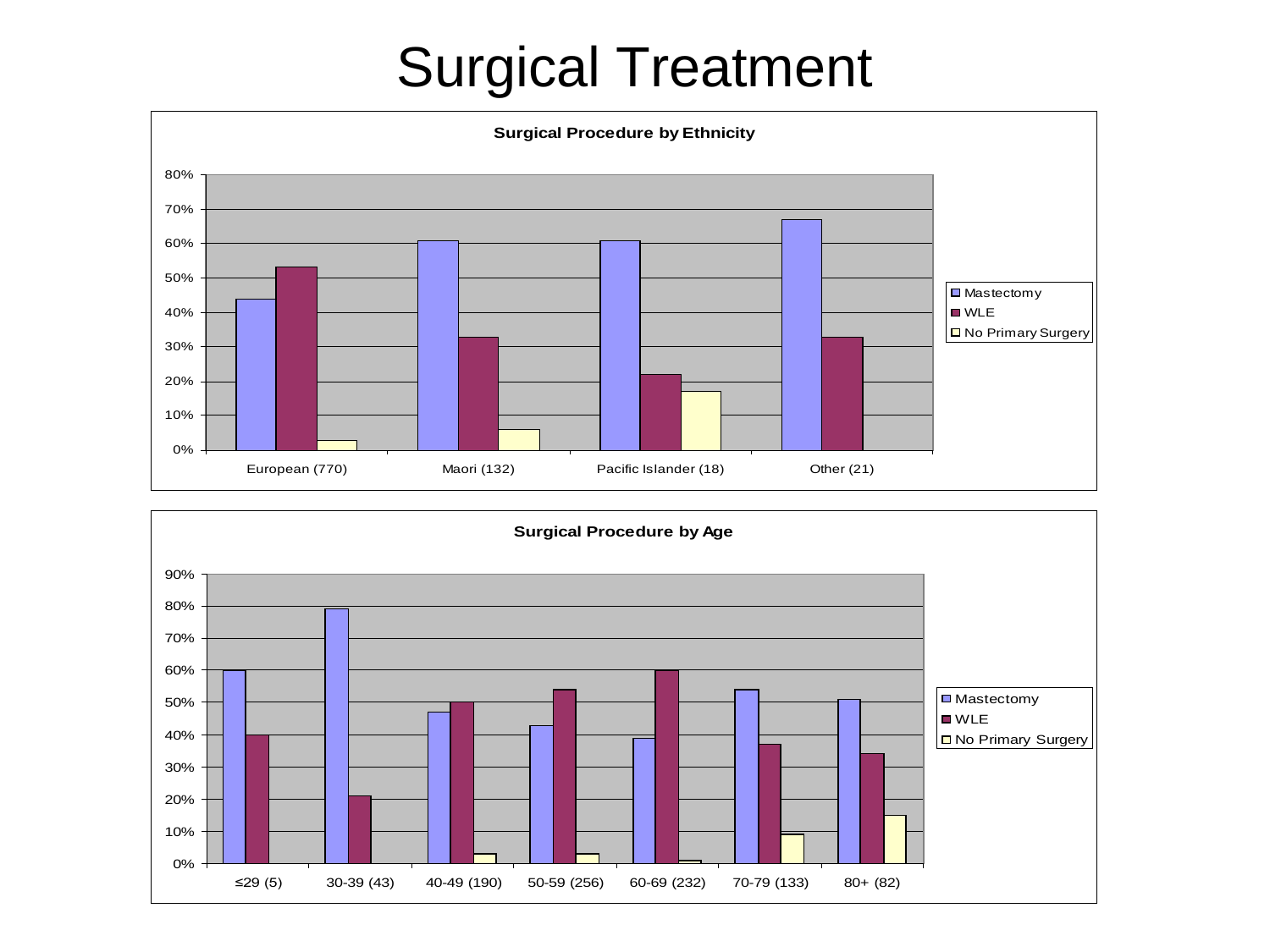#### Surgical Treatment



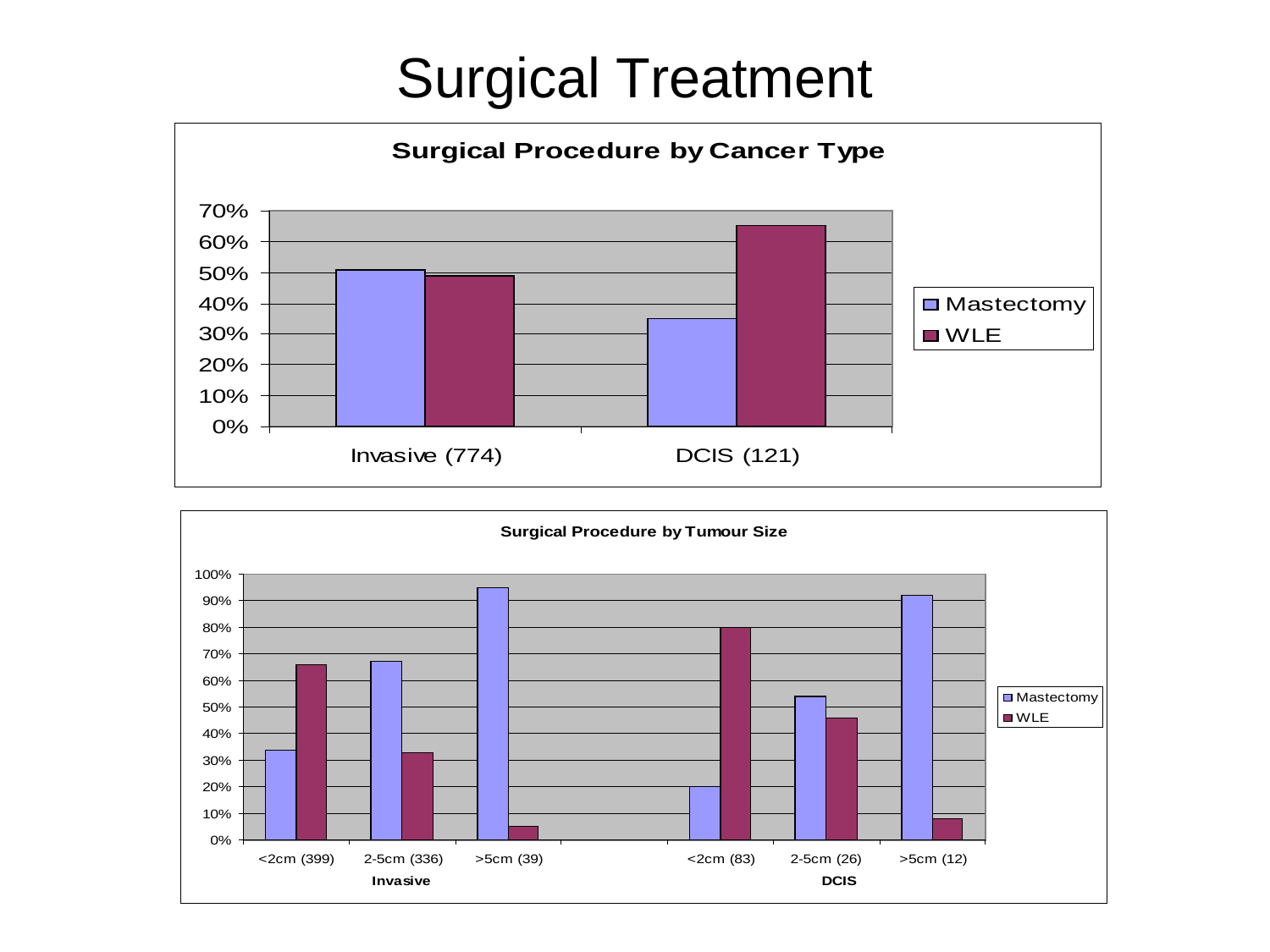#### Pathology – Cancer Type

| Cancer Type |                                | # Cases        | % Cases |
|-------------|--------------------------------|----------------|---------|
|             |                                |                |         |
|             | Infiltrating Ductal - NST      | 638            | 82%     |
|             |                                |                |         |
| Invasive    | Lobular                        | 76             | 10%     |
|             |                                |                |         |
|             | Mucinous                       | 17             | 2%      |
|             |                                |                |         |
|             | Tubular                        | $\, 8$         | $1\%$   |
|             |                                |                |         |
|             | Other                          | 35             | $5\%$   |
|             |                                |                |         |
|             | <b>Invasive Total</b>          | 774            | 85%     |
|             |                                |                |         |
| Insitu      | <b>DCIS Alone</b>              | 121            | 99%     |
|             |                                |                |         |
|             | Not Assessable                 | $\overline{7}$ | 0.7%    |
|             |                                |                |         |
|             | <b>Insitu/Not Assess Total</b> | 128            | 15%     |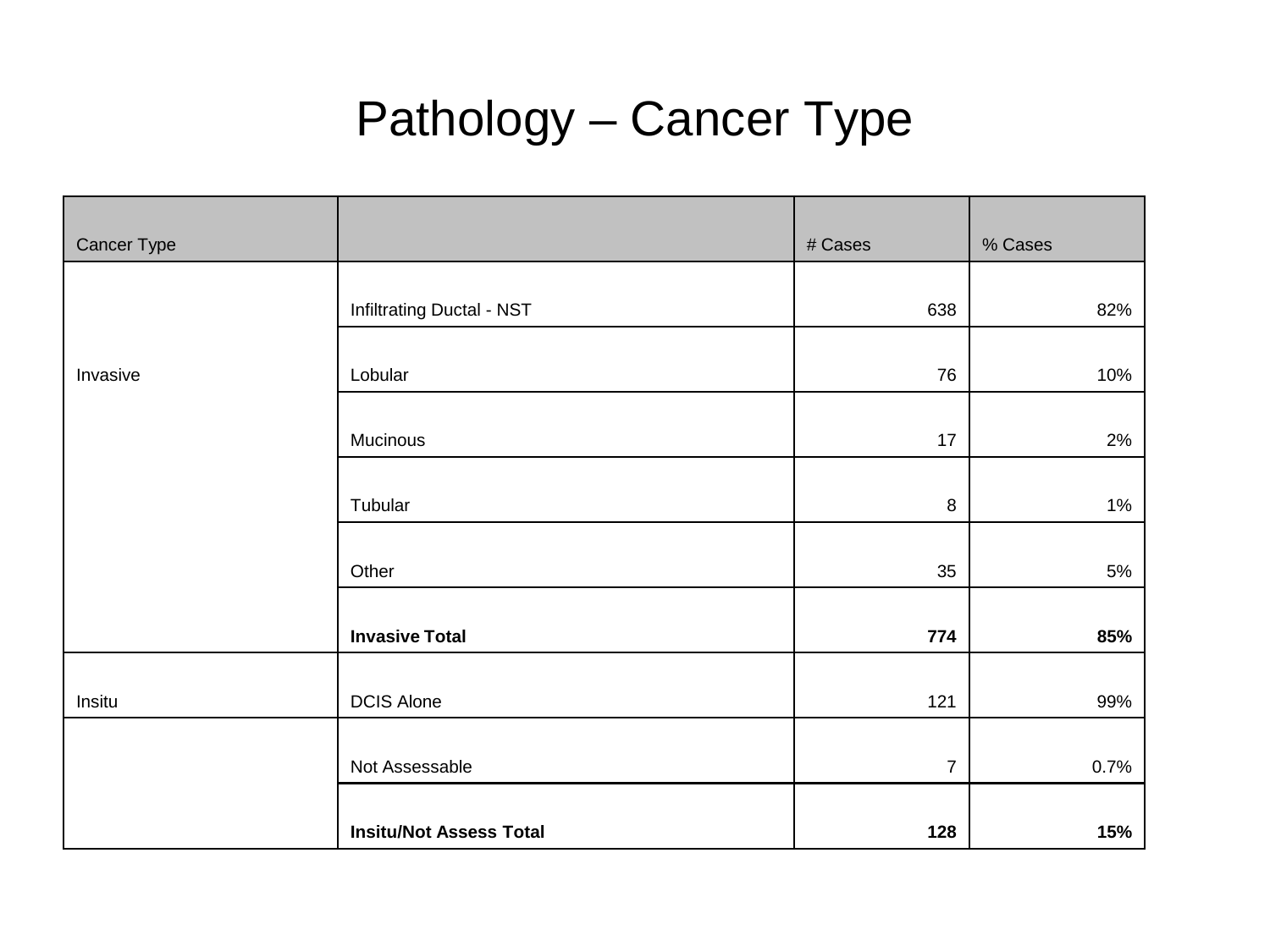#### Invasive Cancer – Hormone Receptor Status

| Hormone Receptor Status | # Patients | $\frac{0}{0}$ | <b>IHC HER2 Status</b>       | Result       | # Patients   | $\%$ |
|-------------------------|------------|---------------|------------------------------|--------------|--------------|------|
|                         |            |               |                              |              |              |      |
| $ER + PR +$             | 503        | 63%           | IHC HER2 +++                 | Positive     | 85           | 10%  |
|                         |            |               |                              |              |              |      |
| $ER + PR -$             |            |               | <b>IHC HER2 Nil Staining</b> | Negative     | 306          | 38%  |
|                         | 120        | 15%           |                              |              |              |      |
|                         |            |               | IHC HER2 +                   | Negative     | 125          | 16%  |
| ER + No PR Done         | 62         | 8%            |                              | Equivocal-no |              |      |
|                         |            |               | IHC HER2 ++                  | <b>FISH</b>  | 99           | 12%  |
| $ER - PR +$             | 6          | 1%            |                              |              |              |      |
|                         |            |               | FISH HER2 Amplified (+ve)    | Positive     | 52           | 7%   |
| $ER - PR -$             | 104        | 12%           |                              |              |              |      |
|                         |            |               | FISH HER2 Normal (-ve)       | Negative     | 130          | 16%  |
|                         |            |               |                              |              |              |      |
| ER - No PR Done         | 9          | 1%            | FISH HER2 Equivocal          | Equivocal    | $\mathbf{1}$ | 1%   |
|                         |            |               |                              |              |              |      |
| <b>Totals</b>           | 804        | 100%          | <b>Totals</b>                |              | 798          | 100% |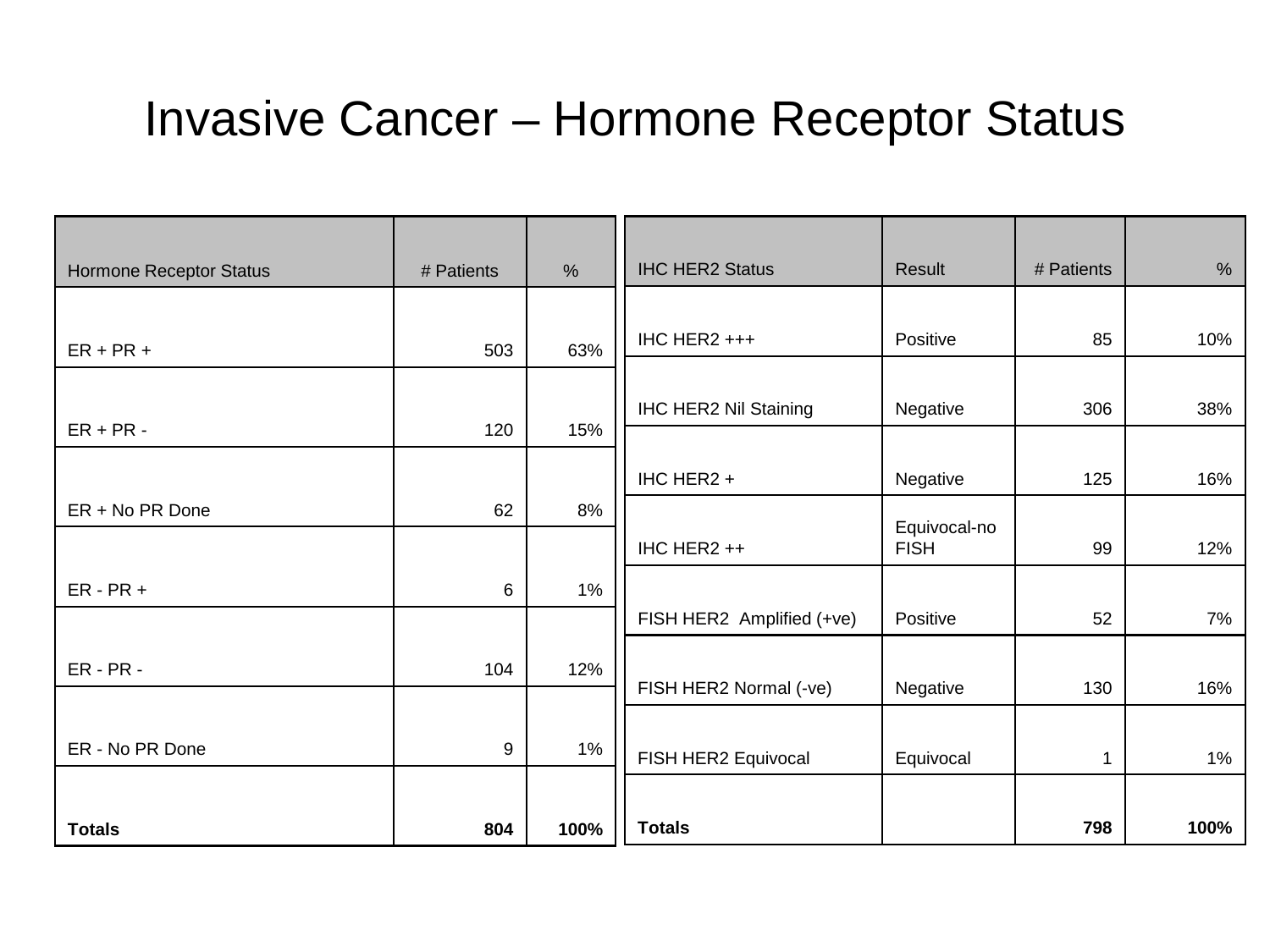### Node Positivity by Ethnicity

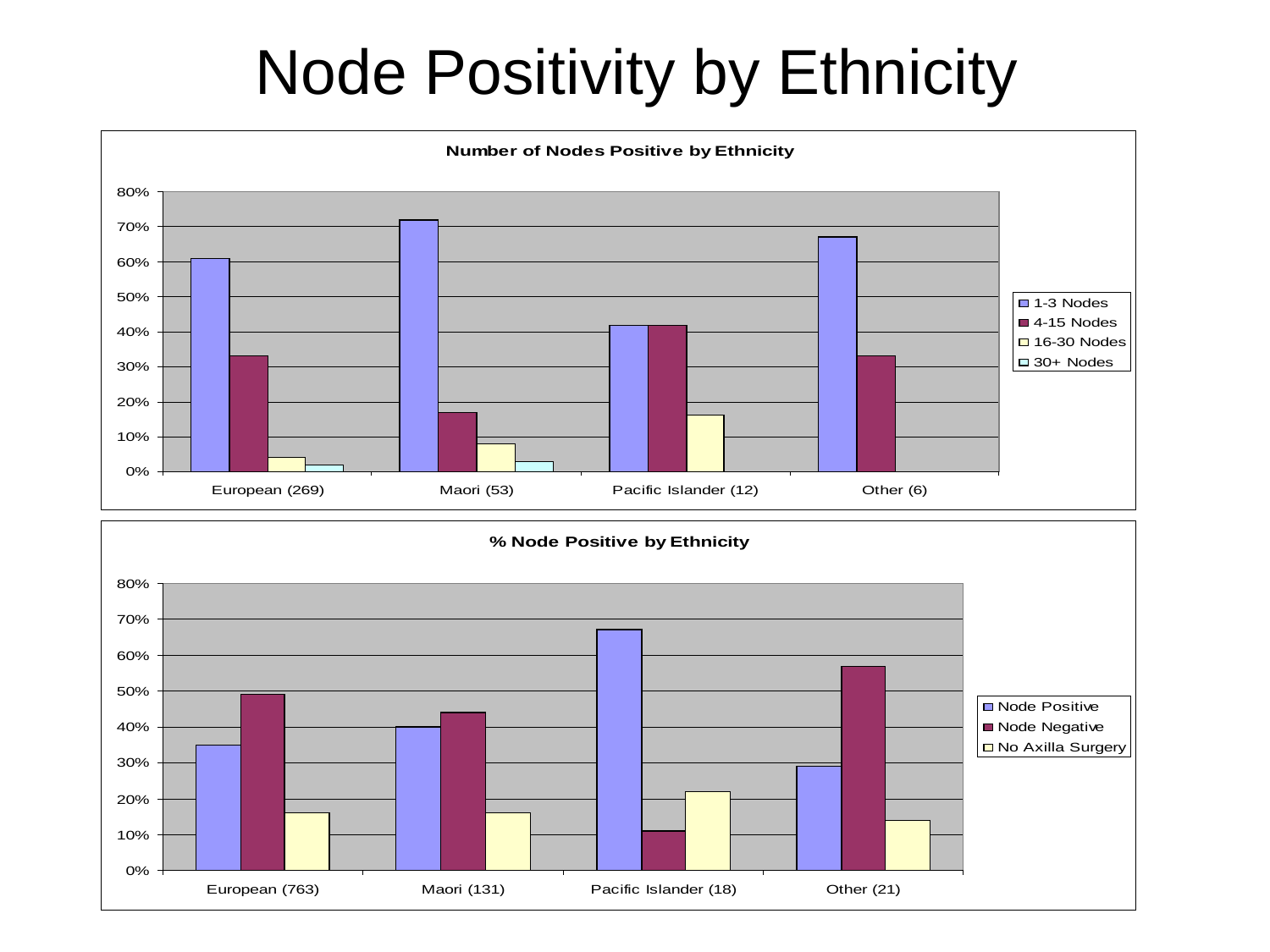### Nodal Status by Nodal Surgery

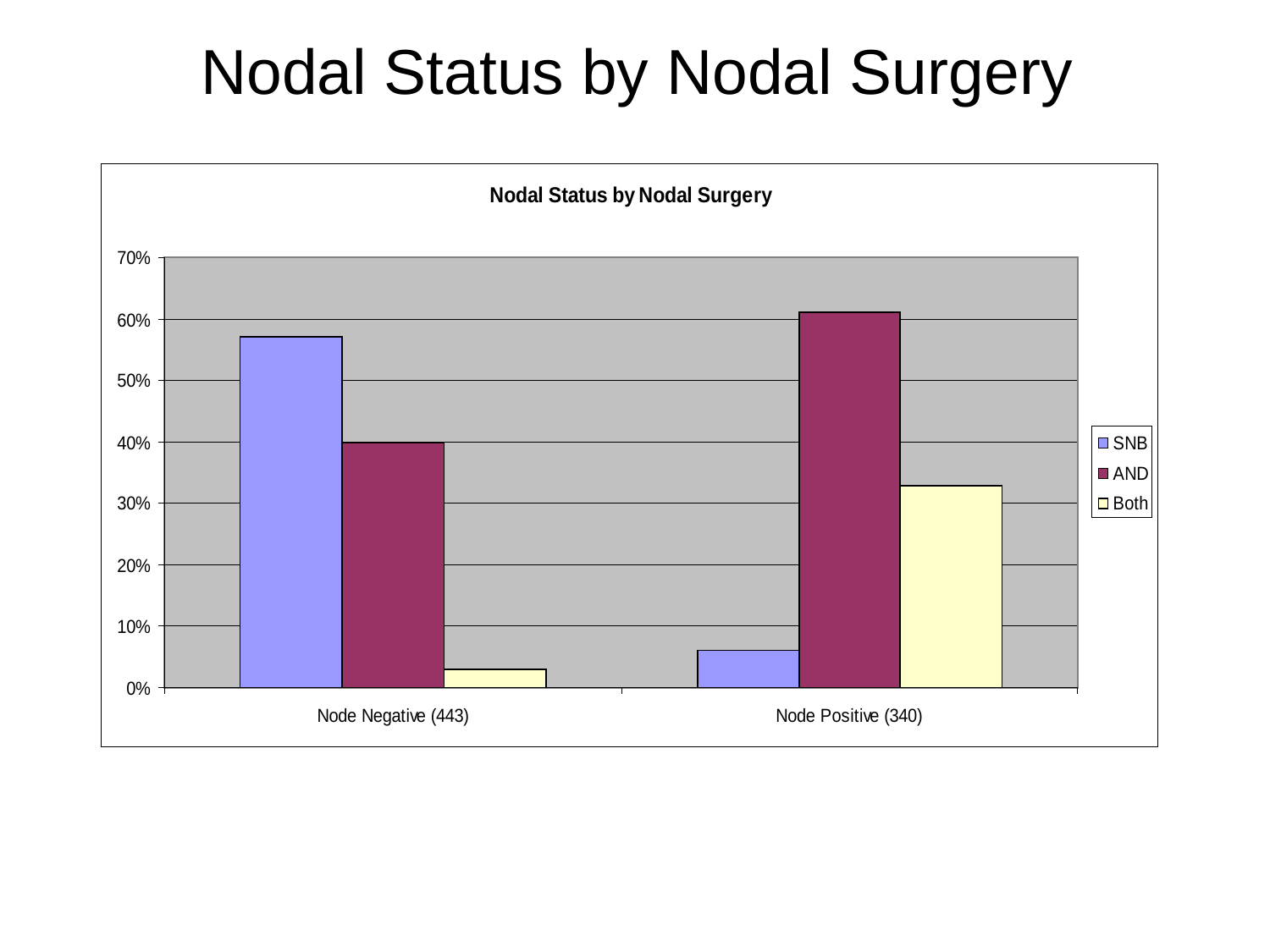### Adjuvant Therapy - Radiotherapy

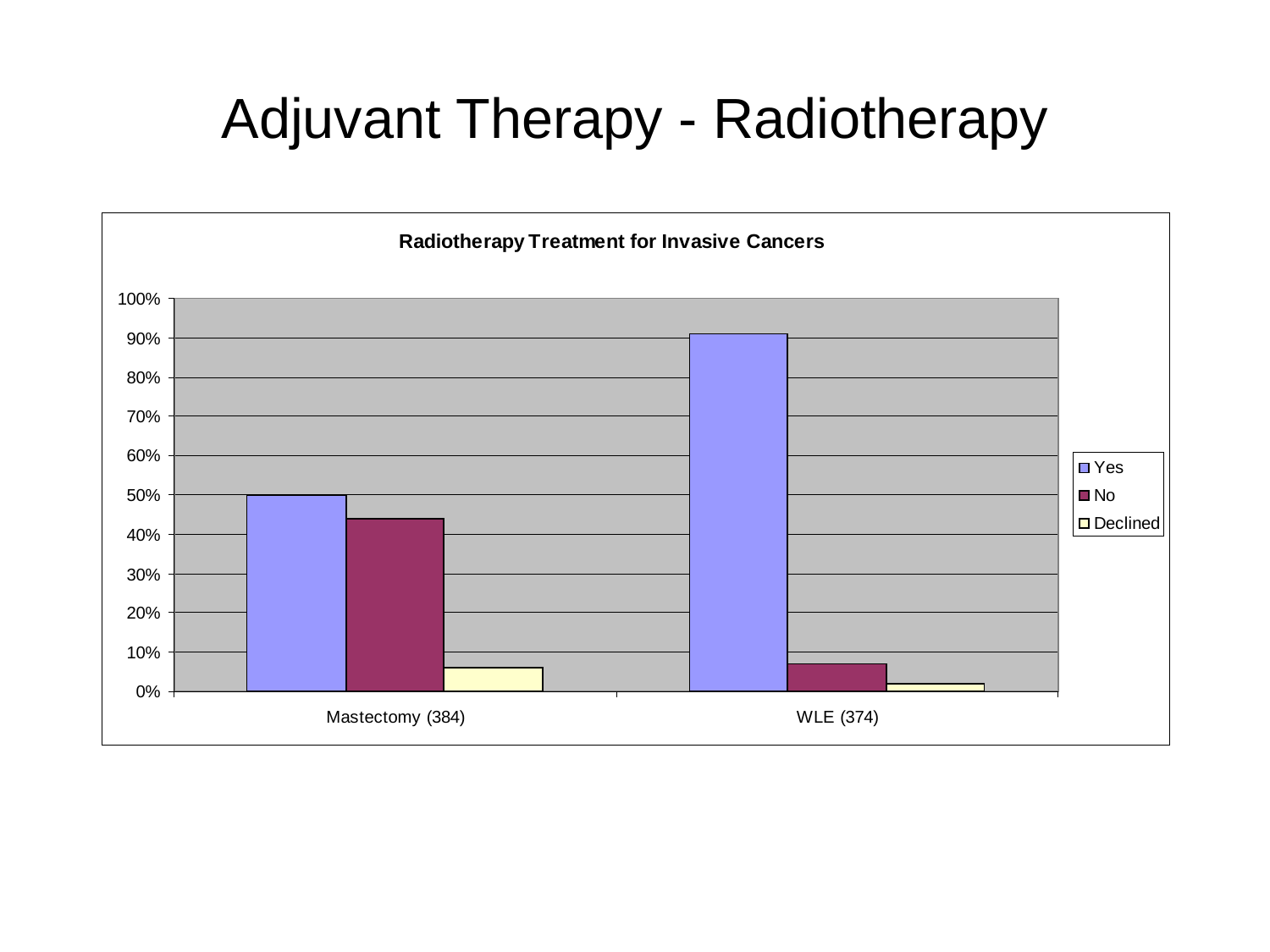### Adjuvant Therapy - Chemotherapy

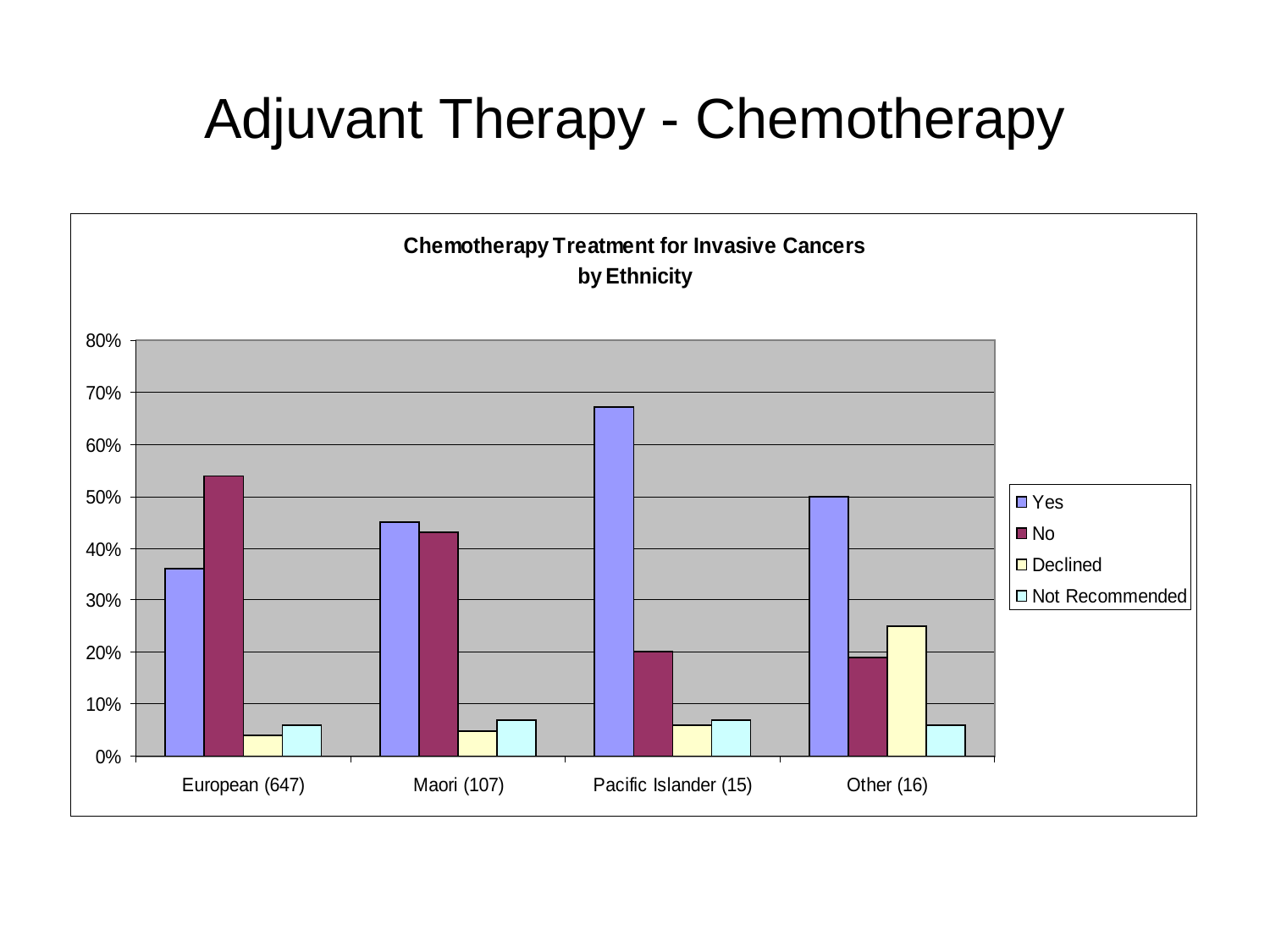# Areas to Progress

- **Master (National) data dictionary** needed to standardise data entry across regions
- **Inter-regional communication-** teleconferencing has commenced, and emailing/cc'ing between all regions by data teams
- **Difficulties of consent for deceased cases** audit group - an important clinical group because have had worst outcome. ? an inter-regional issue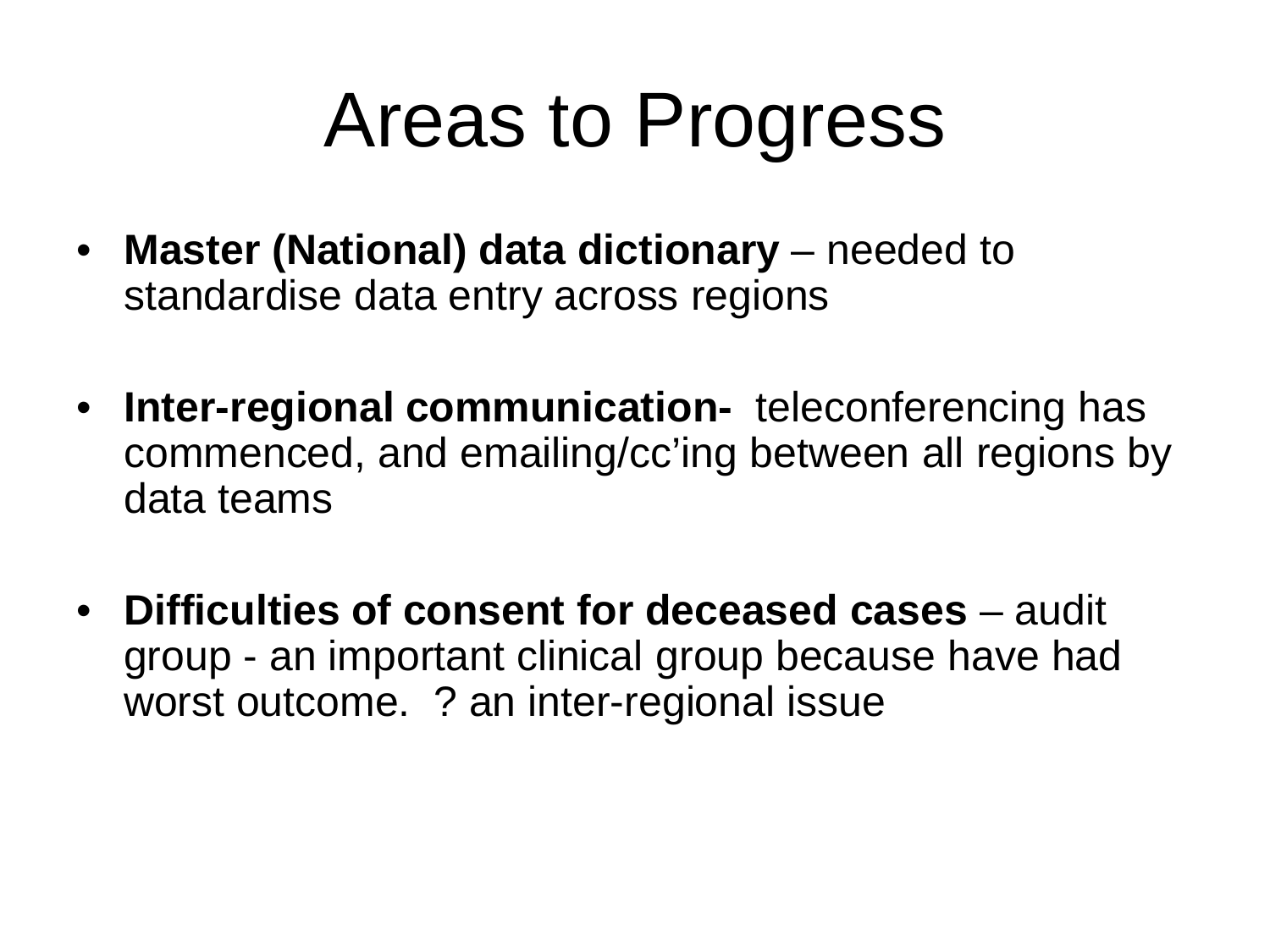# WBCR Team

- Mary-Ann Hamilton Reg. Nurse
- Sharee Ellis Data Manager
- Carol Munt Data Support
- Shelley Cavanagh Reg. Nurse
- Paula Palmer Reg. Nurse

- -
- Team leader 0.75 FTE

Data collect., entry and analysis 1.65 FTE (0.437 employed by BCF though 0.85 of these FTE work solely on WBCR {not RACS})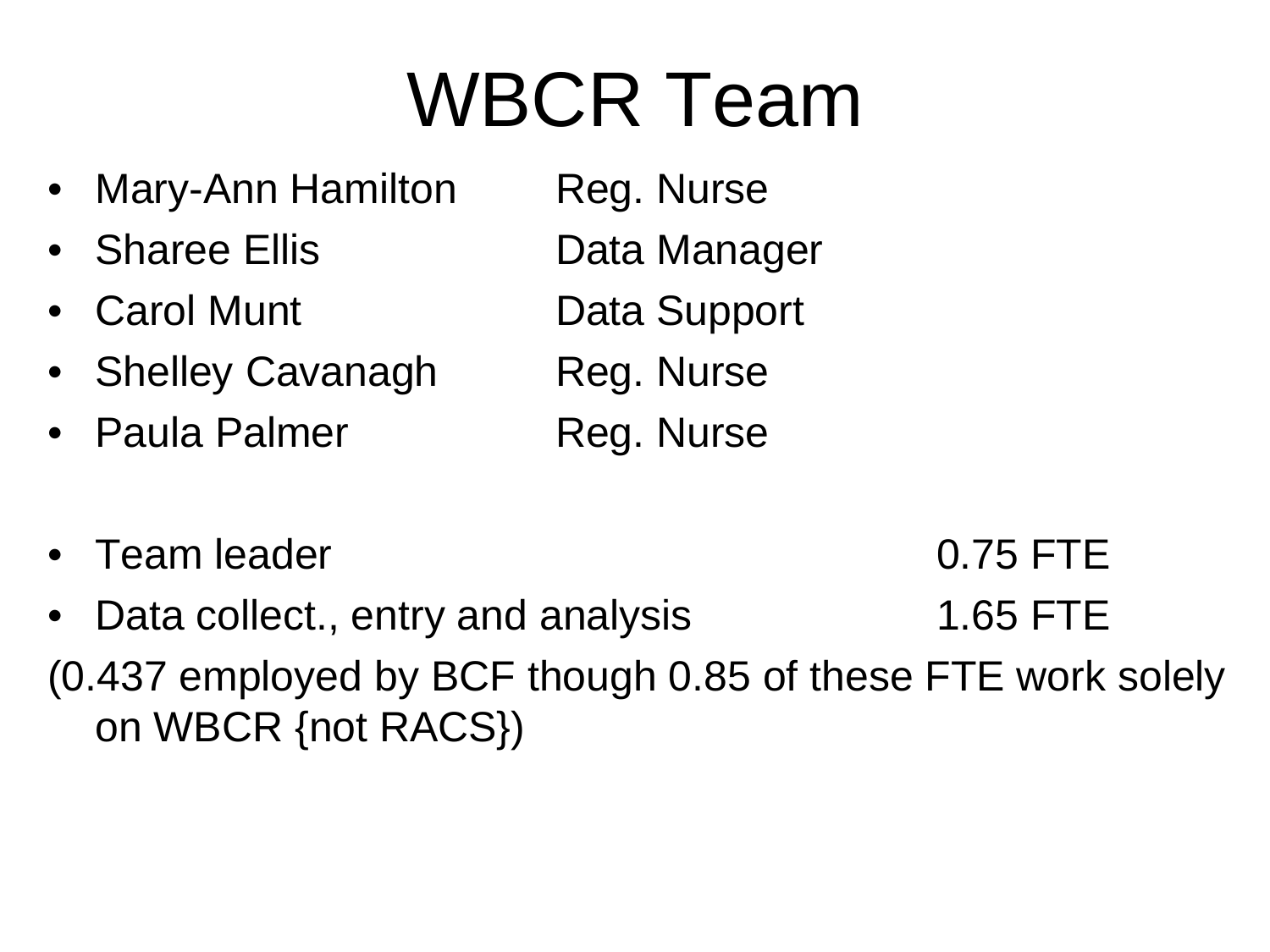### **Features of Waikato Breast Cancer Register**

- Eligible for WBCR if new cancer post 2005, includes 2<sup>nd</sup> primary, excludes recurrence local or distant
- Eligible for WBCR if residing in the Waikato region at time of diagnosis (even if surgery or work up done out of area)
- Under resourced in early years resulting in incomplete data
- In last 2 years, robust systems implemented to avoid this problem, improved documentation, relationships with clinicians, consent, audit of data entry and clean- up of 2005-7 data.
- WBCR staff attend weekly MDT meetings
- WBCR staff attend other cancer/breast care related meetings
- Additional data fields collected (up to 300/case) eg:
	- LCIS cases
	- Breast cancer risk data and presentation info
	- Sentinel node biopsy audit
	- Source of mortality data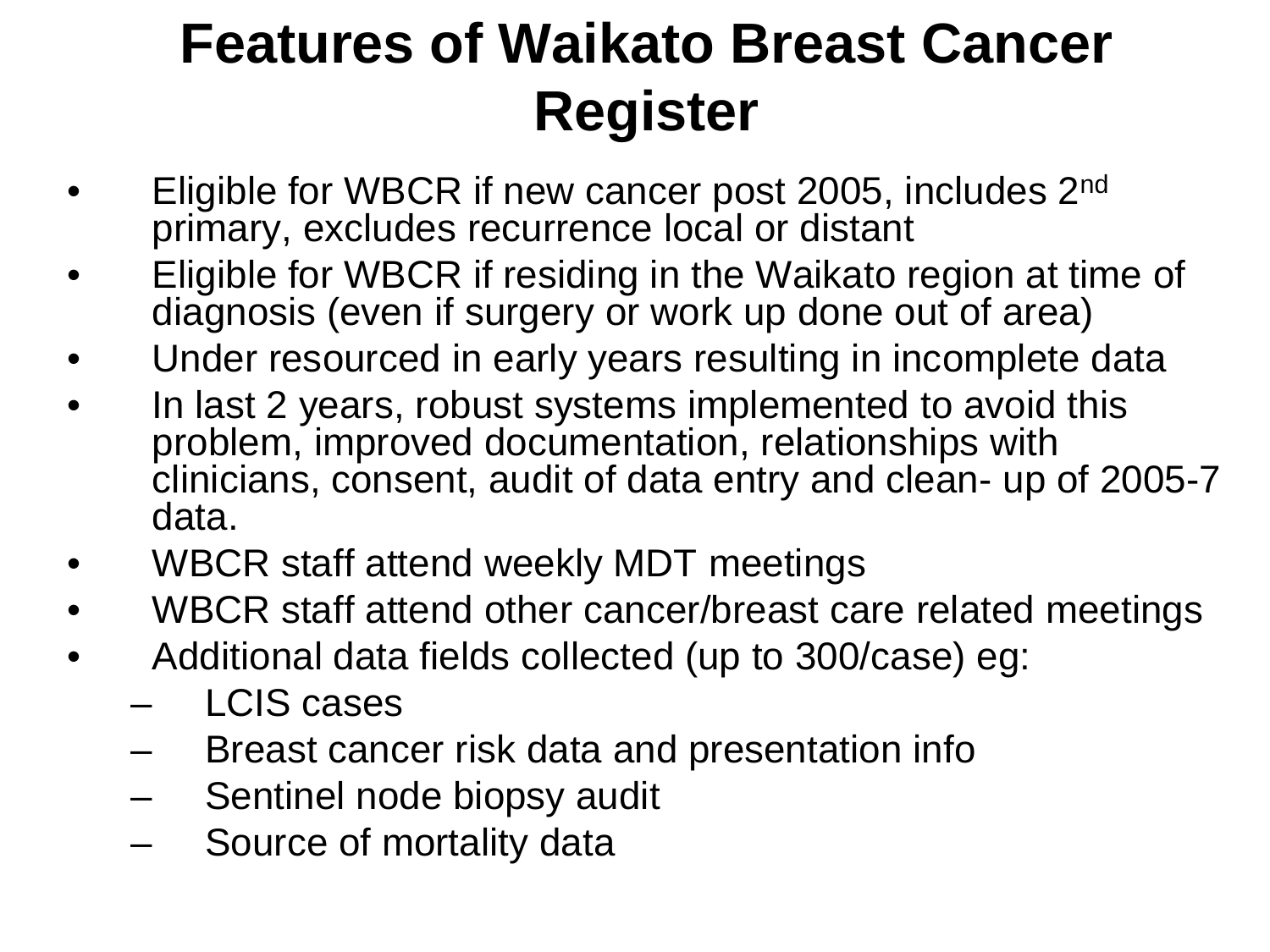### **Features of Waikato Breast Cancer Register**

- Women consented on entry to specialist work-up
- 95% consented and entered
	- 30 deceased before consent gained
	- 20 declined
	- 2 consent not sought moved overseas, no forwarding address
	- 2 uncertain still chasing consent clarification
- Online entry to RACS Breast Audit within 2 months of surgery (enables early check of missing data)
- Virtually 100% complete data for last 2 years
- Entry into WBCR at 6-8 months post surgery by different person
	- Double data entry a form of data audit
	- One in five cases and all complex cases audited
- Real time feed back to clinician, both data problems and increasingly data queries
- WBCR now supervised by Executive Group including representatives from radiation and medical oncology, surgery, pathology, Maori, and population health/Clinical School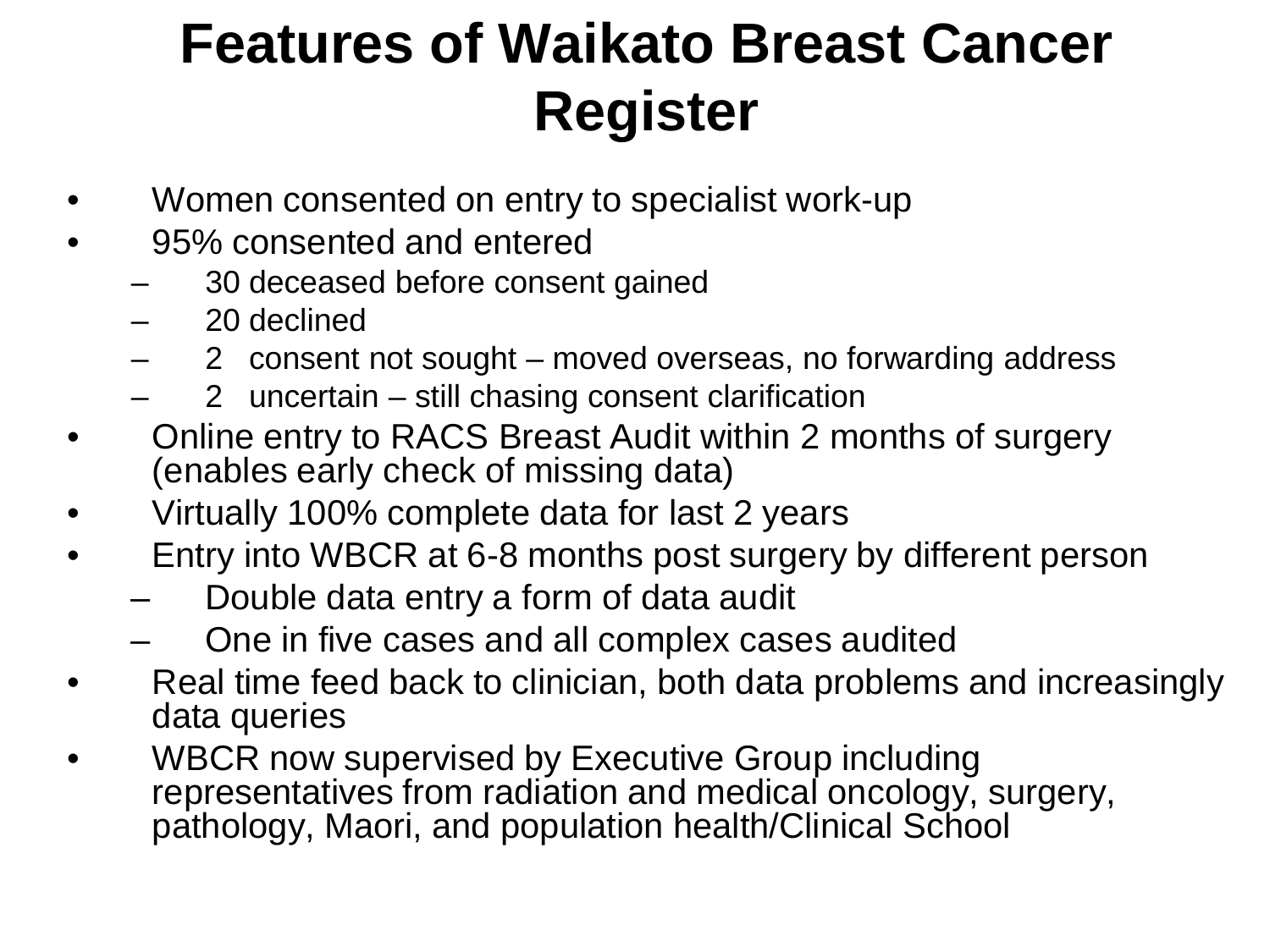# WBCR Ethos

- **Quality data-** minimise missing data, question discordant data, mitigate human error, provide support & regular feedback
- **Complete data** setting expectations, actively supporting clinicians to provide complete data, minimise duplication of competing needs (Admin, BSA, RACS…)
- **Facilitate win-win relationships** within the users/clinicians supporting the breast cancer care pathway
- **Increase use** and promotion of the Register